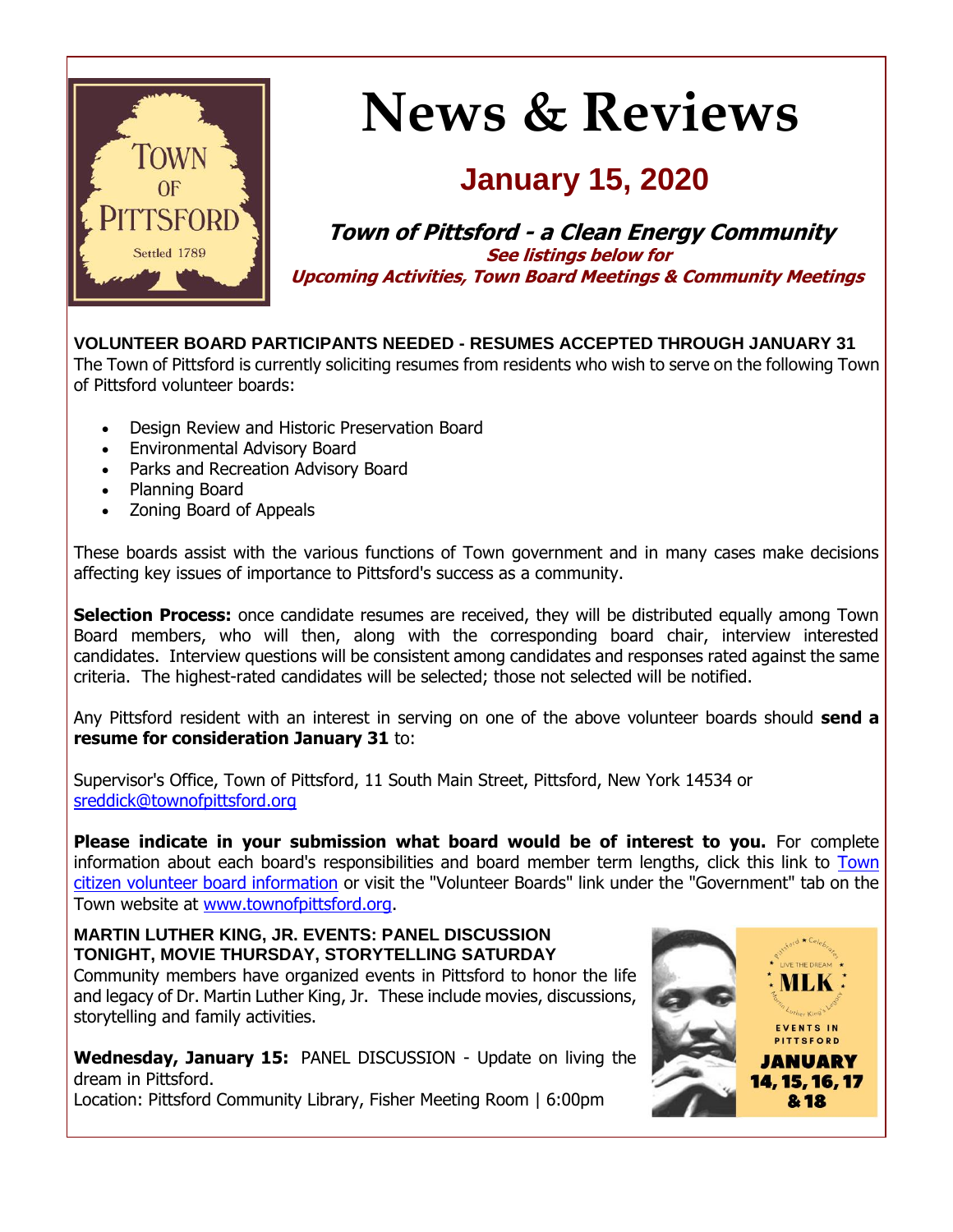**Thursday, January 16:** MOVIE & DISCUSSION - I am Not Your Negro (PG-13) Documentary based on James Baldwin's unfinished manuscript about civil rights leaders Medgar Evers, Malcolm X and Martin Luther King, Jr. Location: Pittsford Community Library, Fisher Meeting Room | 6:00pm

**Friday, January 17:** FAMILY EVENT sponsored by Friends of Pittsford Village featuring an all-ages craft project, cider and hot cocoa. Bring a snack or appetizer to pass if you'd like! Location: First Presbyterian Church of Pittsford Fellowship Hall, 21 Church Street | 6:30 - 8:30pm

**Saturday, January 18:** AFRICAN STORY TELLING EVENT with Almeta Whitis. Enjoy storytelling, songs, theater games and more in a family-oriented event. Location: Kings Bend Park, North Lodge | 2:00pm

These events have been developed thanks to the efforts of a Martin Luther King, Jr. community group.

**MARTIN LUTHER KING, JR. DAY MOVIE AT THE LIBRARY THIS MONDAY -** *GLORY* **| 1/20, 6:30PM** In honor of Martin Luther King, Jr. Day, join us at the Pittsford Community Library on Monday, January 20 at 6:30pm for a screening of *Glory*, the story of the 54th Massachusetts Volunteer Infantry Regiment. Made up of all African-American soldiers - some Northern freemen, some escaped slaves - the regiment fought in one of the deadliest actions of the Civil War, serving with honor, strength, pride and courage in the face of racism and ignorance. Please note this movie is Rated R, due to language and battle violence.

The movie is free and open to the public; no registration required. The Pittsford Community Library is located at 24 State Street. For information about other upcoming Library programs, visit the [Library's](http://r20.rs6.net/tn.jsp?f=001gNzUSZ4BaEXLFnuthfff-bXt6YK0Q_H61e2aBlEq1gZ5I3Qo1EnXr3vL-wUGN2pKeCxsp6Si6NH6OSafoAecoSqNUng2vRYFSesHU-9LpJHwJ0Rf9iSbN9a-qW_dFmdbKL6bnG1puk-REGbW_w9MGvQU6KBu7RkaYKKj2ptw_nyfJzUuAEomxMLbt1gr_Bk6PrKNeIh4yQfp_DEmrsgUt0r0Wsgb52DhsV1XOQF2S901a_S3bGAfGTx7Io2uPKDJqxMCBZflnXmycJxWRBrhQH6lKzujP2Xb8wOLK96KAGp7pkYbHbjqg_jl_TZwjlPy87Rg11Sg64ml2k9n2Wua5ZP39_i77Hu4Ifi3ym9-5GfELO_Vy2BvYM1NZd86qIlW4dNY1-0Th8p8T4WFfftrlw==&c=Z7S5IpREtAEgjMIc3y-oeAcsCzhmpLfiivoqHd5b_1_R0tS2eTUeUA==&ch=A3jvWrNG1PNgQlK1zws7oTger6IwoqHzMP1mGKTYTqqdnzg-1xa-EA==)  [online program calendar](http://r20.rs6.net/tn.jsp?f=001gNzUSZ4BaEXLFnuthfff-bXt6YK0Q_H61e2aBlEq1gZ5I3Qo1EnXr3vL-wUGN2pKeCxsp6Si6NH6OSafoAecoSqNUng2vRYFSesHU-9LpJHwJ0Rf9iSbN9a-qW_dFmdbKL6bnG1puk-REGbW_w9MGvQU6KBu7RkaYKKj2ptw_nyfJzUuAEomxMLbt1gr_Bk6PrKNeIh4yQfp_DEmrsgUt0r0Wsgb52DhsV1XOQF2S901a_S3bGAfGTx7Io2uPKDJqxMCBZflnXmycJxWRBrhQH6lKzujP2Xb8wOLK96KAGp7pkYbHbjqg_jl_TZwjlPy87Rg11Sg64ml2k9n2Wua5ZP39_i77Hu4Ifi3ym9-5GfELO_Vy2BvYM1NZd86qIlW4dNY1-0Th8p8T4WFfftrlw==&c=Z7S5IpREtAEgjMIc3y-oeAcsCzhmpLfiivoqHd5b_1_R0tS2eTUeUA==&ch=A3jvWrNG1PNgQlK1zws7oTger6IwoqHzMP1mGKTYTqqdnzg-1xa-EA==) or call 249-5481.

#### **PRESCHOOL FAIR AT THE LIBRARY THIS SATURDAY, JANUARY 18**

Searching for the right preschool for your child? Meet representatives and receive information from many local preschools at the Pittsford Community Library's Preschool Fair this Saturday, January 18 from 10:00 - 11:30am in the Fisher Meeting Room at the Library (24 State Street). Children are welcome to attend with supervision. Stop in any time; no registration required.

The Pittsford Community Library is located at 24 State Street. For information about other upcoming Library programs, visit the [Library's online program calendar](http://r20.rs6.net/tn.jsp?f=001gNzUSZ4BaEXLFnuthfff-bXt6YK0Q_H61e2aBlEq1gZ5I3Qo1EnXr3vL-wUGN2pKeCxsp6Si6NH6OSafoAecoSqNUng2vRYFSesHU-9LpJHwJ0Rf9iSbN9a-qW_dFmdbKL6bnG1puk-REGbW_w9MGvQU6KBu7RkaYKKj2ptw_nyfJzUuAEomxMLbt1gr_Bk6PrKNeIh4yQfp_DEmrsgUt0r0Wsgb52DhsV1XOQF2S901a_S3bGAfGTx7Io2uPKDJqxMCBZflnXmycJxWRBrhQH6lKzujP2Xb8wOLK96KAGp7pkYbHbjqg_jl_TZwjlPy87Rg11Sg64ml2k9n2Wua5ZP39_i77Hu4Ifi3ym9-5GfELO_Vy2BvYM1NZd86qIlW4dNY1-0Th8p8T4WFfftrlw==&c=Z7S5IpREtAEgjMIc3y-oeAcsCzhmpLfiivoqHd5b_1_R0tS2eTUeUA==&ch=A3jvWrNG1PNgQlK1zws7oTger6IwoqHzMP1mGKTYTqqdnzg-1xa-EA==) or call 249-5481.

#### **TAKE A STUDY BREAK WITH A THERAPY DOG AT THE LIBRARY THIS SUNDAY, 1/19**

Tweens and teens - a quick, comforting break with a therapy dog will help you power through an afternoon of studying! Stop by the Fisher Meeting Room at the Pittsford Community Library from 1:00 - 2:00pm this Sunday, January 19 for some furry snuggles, give-aways and grab-and-go snacks. The program is for students in grades 6-12; no registration required. The Pittsford Community Library is located at 24 State Street.

And be sure to save the date for an **Emergency Preparedness Training on Wednesday, 1/22** from 7:00-8:30pm in the Fisher Meeting Room. Participants will be advised on how to properly prepare for any disaster, including developing a family emergency plan and how best to stock up on emergency supplies. No registration required.

#### **FREE TAX PREPARATION FOR SENIORS 2/7 - 4/3 | APPOINTMENT IS REQUIRED**

AARP is offering a free volunteer-run tax assistance and preparation service for seniors at the Spiegel Pittsford Center that includes transmission of 2019 tax returns directly to the IRS. This quality service is available Fridays from February 7 through April 3, **by appointment only**. For more information or to schedule an appointment, contact Pittsford Seniors office at 248-6235.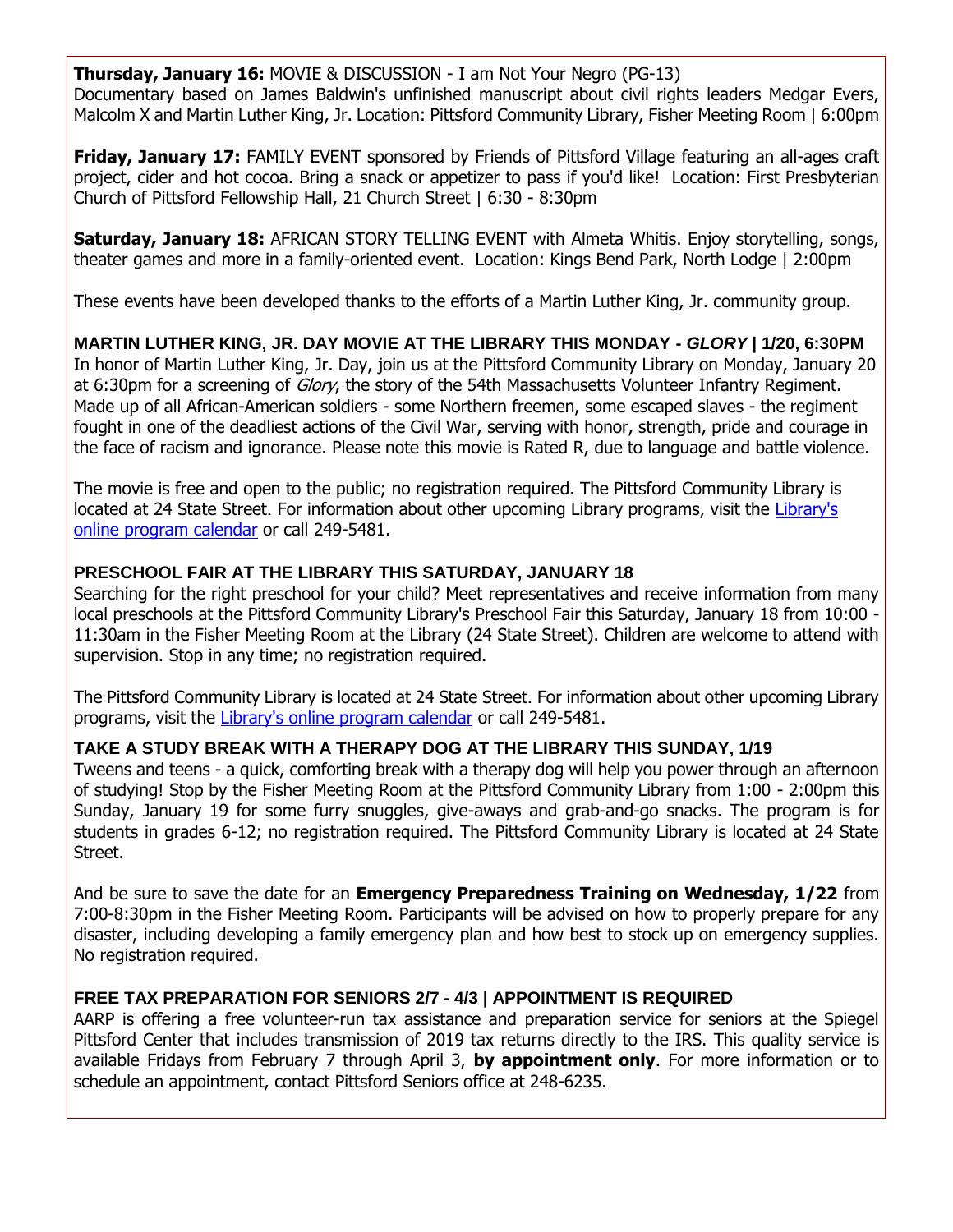The Town of Pittsford's Community Center is located at 35 Lincoln Avenue. To learn more about all of our programs, activities and services for seniors see our **[Seniors Programs online information](http://r20.rs6.net/tn.jsp?f=001gNzUSZ4BaEXLFnuthfff-bXt6YK0Q_H61e2aBlEq1gZ5I3Qo1EnXr_TPgsCJFb01Svb5CG0rKpIfkxUaRUy7emtmfN1FoDqqjP1qzpe3TcYpBPDJw0naiBpIi8T6L8eIlac_9-elY05mI_pX-l2wmPi_bZL_ZAX_NJMwrAOSVmETiXXVXlIh60lrPPt_275632XDTFOcnbESyB8a97ejZvsa91lyWc0jeRP-YTIfR6Soqi6s8qnIycw63t_g7zDYVRq5Z-hsShgR1CYap4HrX2bo6J7EnpXxBhYQqc7T25uSd3DyVxrb0PYc49pARhwmQ0aVvsWXuRkNaiFDlL7uci70k4jA56okMNPhyFdi_fs_KnFfuOmKBQ==&c=Z7S5IpREtAEgjMIc3y-oeAcsCzhmpLfiivoqHd5b_1_R0tS2eTUeUA==&ch=A3jvWrNG1PNgQlK1zws7oTger6IwoqHzMP1mGKTYTqqdnzg-1xa-EA==) or click HERE to** [visit the Seniors page](http://www.townofpittsford.org/home-seniors?utm_source=eNews+1-15-20&utm_campaign=eNews+01-15-20&utm_medium=email) on the Town website.

#### **REMINDERS**

#### **TOWN AND COUNTY 2019 PROPERTY TAX BILLS HAVE BEEN MAILED - DUE 2/10**

Pittsford residents: if your property taxes are not in escrow, you should have received your 2020 Town and County tax bill in the mail by this time. If you have not received your tax bill please do one of the following to obtain a copy of your bill:

1) Download and print a copy directly from the Monroe County website at

[www.monroecounty.gov/apps/propertyapp.php,](http://r20.rs6.net/tn.jsp?f=001gNzUSZ4BaEXLFnuthfff-bXt6YK0Q_H61e2aBlEq1gZ5I3Qo1EnXr9hnZX1teEq-bLGJYSKlkFMQAhczcbWHi4B5WYLejT5vIzAcQZ4kMYhUPV1-uQpnI1bBdYDLV0SR5PfzVCceNeDvmsnG8o4CjxfzEGC9hpVManH0onLrrcpfXF5GpZ0thx3wOKXhANxnOz3ZB8DDGOqcr7tU5FLnTo8SSwC5jV16SQfosMXeIS_cPBJoj-iMeFKM0Z0G2u6Spk6TtDINkvhZg5fItCUcWDySkVB8EKL5anqaHl-NLtRTHhtFjEikRtoY7se0P6qC&c=Z7S5IpREtAEgjMIc3y-oeAcsCzhmpLfiivoqHd5b_1_R0tS2eTUeUA==&ch=A3jvWrNG1PNgQlK1zws7oTger6IwoqHzMP1mGKTYTqqdnzg-1xa-EA==) OR

- 2) Call the Town Tax Office at 585-248-6215 to have a copy of the bill emailed to you, OR
- 3) Email the Town Clerk/Tax Receiver at: *Idillon@townofpittsford.org* to receive a copy of your bill.

**The interest-free Town and County property tax payment deadline is February 10; first installments are also accepted by or before February 10.** Please be sure to read all the instructions and information written on the back of your bill carefully. Payments may be made at Pittsford Town Hall (11 South Main Street), [online,](http://r20.rs6.net/tn.jsp?f=001gNzUSZ4BaEXLFnuthfff-bXt6YK0Q_H61e2aBlEq1gZ5I3Qo1EnXr9hnZX1teEq-bLGJYSKlkFMQAhczcbWHi4B5WYLejT5vIzAcQZ4kMYhUPV1-uQpnI1bBdYDLV0SR5PfzVCceNeDvmsnG8o4CjxfzEGC9hpVManH0onLrrcpfXF5GpZ0thx3wOKXhANxnOz3ZB8DDGOqcr7tU5FLnTo8SSwC5jV16SQfosMXeIS_cPBJoj-iMeFKM0Z0G2u6Spk6TtDINkvhZg5fItCUcWDySkVB8EKL5anqaHl-NLtRTHhtFjEikRtoY7se0P6qC&c=Z7S5IpREtAEgjMIc3y-oeAcsCzhmpLfiivoqHd5b_1_R0tS2eTUeUA==&ch=A3jvWrNG1PNgQlK1zws7oTger6IwoqHzMP1mGKTYTqqdnzg-1xa-EA==) or at Canandaigua National Bank (18 State Street, Pittsford). Please note there is a 3% service charge for online payments.

It is also **strongly** advised that you do NOT pay by electronic check, as these payments do not receive a U.S. postmark and may arrive late. The payment stub (see page 2 of your tax bill) must accompany your payment. Please include a phone number on your check, if possible.

**Please also note:** If you are paying your tax bill with an online bill pay (electronic banking) system through your bank, please be aware that your bank still generates and mails a paper check to the Town and it may take as long as two weeks or more to reach the Town offices. This type of mail does not receive a USPS postmark. Therefore, the Town can only consider your payment received on the date it is physically received in our office.

#### **PTSA HONORARY LIFE MEMBERSHIP AWARD NOMINATIONS DUE FEBRUARY 14**

The deadline for nominations for the Pittsford Central School District PTSA Honorary Life Membership Award is February 14. The award is given annually to community members who go above and beyond work or volunteer expectations in service to Pittsford's youth. It is a chance to recognize those who make our community a better place for our children - that special teacher or school counselor, the librarian who created a special program to reach reluctant readers, the coach who encourages more than just a kid's athletic skills. The award honors those who have outstanding personal qualities, thereby serving as a role model for youth, and have shown continued availability and willingness to serve, directly or in an administrative capacity, the needs of youth over an extended period of time. Nominees do not have to be PTSA members nor Pittsford Central School District employees.

To learn more or to make a nomination, visit the PTSA Honorary Life Membership Award webpage [https://www.pittsfordptsa.net/lifemembershipaward.](http://r20.rs6.net/tn.jsp?f=001gNzUSZ4BaEXLFnuthfff-bXt6YK0Q_H61e2aBlEq1gZ5I3Qo1EnXryx0P-qxq7vIDzG6UniKXnsZmP654WfVOgEanEs-nmzcvErTirqgwufTRGEZnfD9xQ6xUQiRHFuokeSGHYfrMsrFrXnCvZjOevtKY8wa4p91r1U_2UHVV2rUIbynBTwR5jDfmwCReSyskcqKHfoiux_1czBQMA9xnGtE_TpA9r9uovfnmuSr0Fu--FkAAvtSsjMw5x96wO3zA08TPX-3bDqUK6taqTTDZmxpsjKgYgJl5KpTrFgdr6_UjRASzcOfpb2pZV-TrLOy&c=Z7S5IpREtAEgjMIc3y-oeAcsCzhmpLfiivoqHd5b_1_R0tS2eTUeUA==&ch=A3jvWrNG1PNgQlK1zws7oTger6IwoqHzMP1mGKTYTqqdnzg-1xa-EA==) Preliminary nominations are due by February 15. Award recipients will be honored in a special ceremony on Tuesday, April 28 at 7:00 p.m. at the Mendon High School Auditorium. The ceremony is open to the public.

#### **CHRISTMAS TREE RECYCLING UNDERWAY**

You can be green even in the winter - recycle your Christmas tree! Town of Pittsford crews will pick up trees placed curbside as long as all plastic bagging and all decorations are removed. Weather permitting, Christmas trees are picked up each year from the week after Christmas through the end of January. Christmas trees may also be dropped off at the Highway Garage, 60 Golf Avenue, from 7AM until dark, Monday through Saturday. All trees gathered will be chipped and reused as mulch. The mulch will be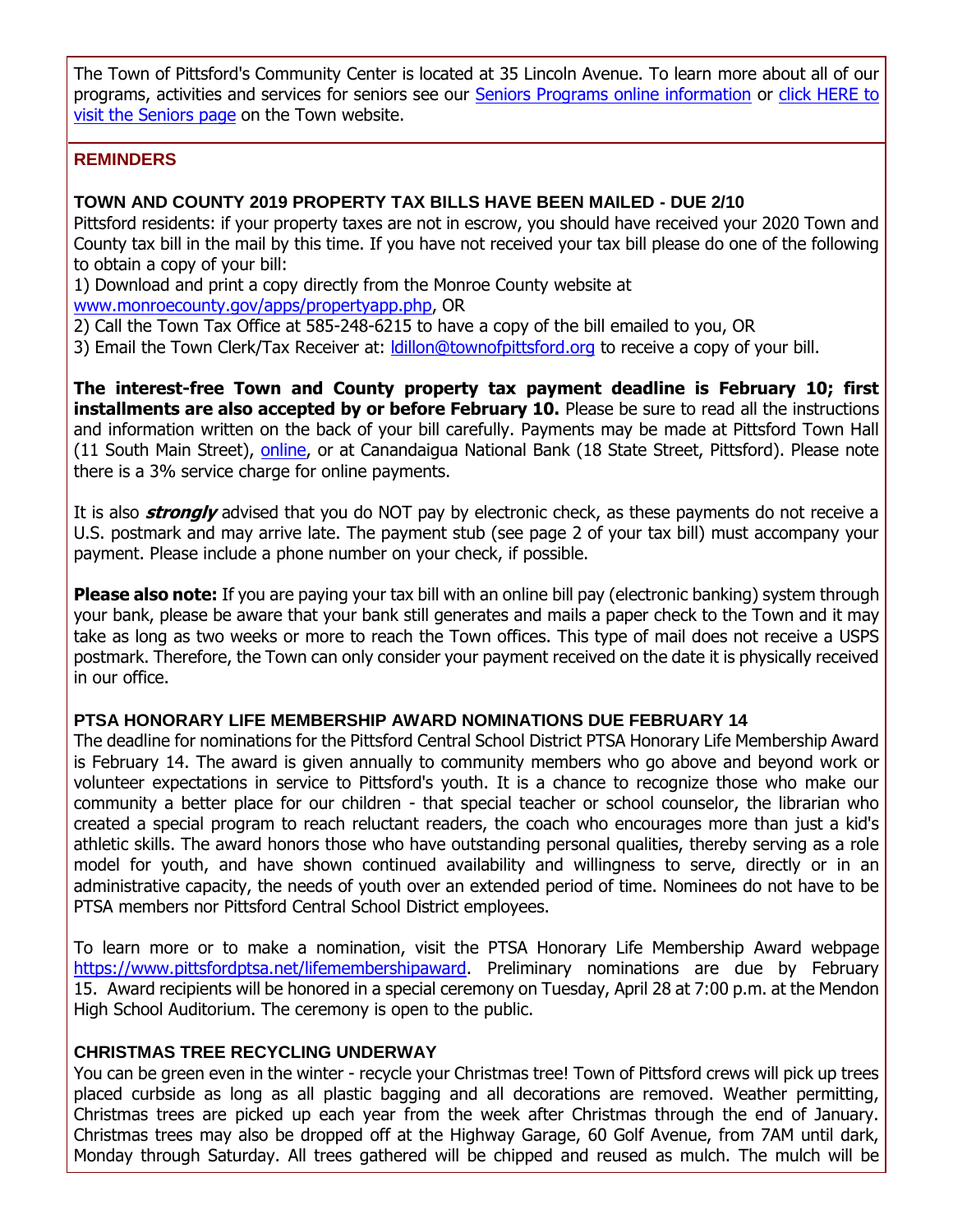available free to residents in the spring at the East Street storage site located just before the gate to the Town Parks Department office building (enter at 34 East Street).

#### **SEASONAL PARKING RESTRICTIONS IN EFFECT THROUGH APRIL 1, 2020**

In order to facilitate snow removal, Town of Pittsford seasonal parking restrictions are in effect from November 15 (this Friday) through April 1, 2020. Parking of any vehicle on public roads - including state highways and on the shoulder of all roads - is prohibited each year from November 15 through April 1 in all areas within the Town and outside of the Village. During this time, please don't park on or along public roads outside of the Village. Please note violators may be ticketed or towed.

When the snow flies, we need roadsides clear of vehicles so our plows can get through. This is especially true in neighborhoods, where the streets are narrower. Vehicles parked along the roadside can hinder plows accessing your neighborhood. Please help us keep our streets safe and accessible!

#### **EMERGENCY CLOSINGS INFORMATION**

In the case of major weather events or other emergencies, information about facility closings and program/event cancellations will be announced on the Town's website [www.townofpittsford.org,](http://townofpittsford.org/?utm_source=eNews+1-15-20&utm_campaign=eNews+01-15-20&utm_medium=email) [Facebook](https://www.facebook.com/pages/Town-of-Pittsford/139082619464200)  [page Town of Pittsford,](https://www.facebook.com/pages/Town-of-Pittsford/139082619464200) and [Twitter feed @pittsfordtown,](http://r20.rs6.net/tn.jsp?f=001gNzUSZ4BaEXLFnuthfff-bXt6YK0Q_H61e2aBlEq1gZ5I3Qo1EnXr4o8pZeC4U_GGmRjl7S0ntaUOYj4nWG1uOUICZRen__I4IVBo81OrfS4DMzE00qd1z05AC3zmyzCjvGt4NKraIUkFtqM3rY5f8uuErBpAmPY724dKfxjGmItEwF2HsLA0Q==&c=Z7S5IpREtAEgjMIc3y-oeAcsCzhmpLfiivoqHd5b_1_R0tS2eTUeUA==&ch=A3jvWrNG1PNgQlK1zws7oTger6IwoqHzMP1mGKTYTqqdnzg-1xa-EA==) as well as on local television and radio stations and Pittsford's [Cable TV 12 Channel 1303 government access station.](http://townofpittsford.org/home-channel12?utm_source=eNews+1-15-20&utm_campaign=eNews+01-15-20&utm_medium=email) TV-12 Channel 1303 announcements can be viewed live any time via the [TV-12 Channel 1303 page on the Town website.](http://townofpittsford.org/home-channel12?utm_source=eNews+1-15-20&utm_campaign=eNews+01-15-20&utm_medium=email)

#### **ASL INTERPRETER AT TOWN BOARD MEETINGS**

The Town of Pittsford provides an American Sign Language interpreter at every meeting of the Pittsford Town Board, to interpret for those who need this service.

#### **UPCOMING COMMUNITY ACTIVITIES IN PITTSFORD**

- **Martin Luther King Jr. Celebration Event - Panel Discussion: Update on Living the Dream in Pittsford**, Wednesday, January 15, 6:00pm, Pittsford Community Library Fisher Meeting Room (first floor), 24 State Street
- **Martin Luther King Jr. Celebration Event - Film and Discussion: I am Not Your Negro** [PG-13], Thursday, January 16, 6:00pm, Pittsford Community Library Fisher Meeting Room (first floor), 24 State Street
- **Martin Luther King Jr. Celebration Event - Family Event by Friends of Pittsford Village,**  Friday, January 17, 6:30pm, First Presbyterian Church of Pittsford Fellowship Hall, 21 Church Street
- **Martin Luther King Jr. Celebration Event - Storytelling with Almeta Whitis,**
- Saturday, January 18, 2:00pm, Town of Pittsford King's Bend Park, North Lodge, 170 W. Jefferson Road
- [Sweetheart Dance](http://r20.rs6.net/tn.jsp?f=001gNzUSZ4BaEXLFnuthfff-bXt6YK0Q_H61e2aBlEq1gZ5I3Qo1EnXr0LvvsKzg4qb4eDn-C_PCDZu3w0Zl8WEeQlVBNn76EcpQB0qnwakAhmVeQ4SlMUaXxkoj66BbWKIOKkTRUl1qS8EUF4MMYP7Q6jZGuglD_sCM1HcZU3Vvre5Geml6eKL-fbnbNZ5SXyVU3Mn9joytFk4HXCJeRaPf3sopNHaIcHFcE08LCYvduPj21_peLKqF2vquWPiJBg--wnDHUHDnXdurg0BZBHiuEU6_u_QyYqjPfFMbcfJ9Sk2bl63PEy_B3YRQbdi5e3qN9tolyWhRw9SuZkjkXi2125B71V5ZvOW&c=Z7S5IpREtAEgjMIc3y-oeAcsCzhmpLfiivoqHd5b_1_R0tS2eTUeUA==&ch=A3jvWrNG1PNgQlK1zws7oTger6IwoqHzMP1mGKTYTqqdnzg-1xa-EA==) girls ages 5 to 13 can dance the night away, accompanied by an adult as their guest, Friday, 2/7, 6:30-9:00pm, Spiegel Pittsford Community Center, 35 Lincoln Avenue; advance registration required, \$17 per person, more info and [registration online](http://r20.rs6.net/tn.jsp?f=001gNzUSZ4BaEXLFnuthfff-bXt6YK0Q_H61e2aBlEq1gZ5I3Qo1EnXr1w9fiRAsIlGoHsJMU_KmewR8_00vLbtuZStaDNohYRbKZwi4_dXDIznVCBcPE7XVd5XSknMPdnMlpfjDLdqJwzc_Um1_Ldceqw4Kdgqu2TMDzGjLv-PnZOqc07OuZu6UKT6eZxjZwEsHduHdrqI32fe-q48R5K5wxRUjPK8xRID-4FQvbsy9PwLQsXhgBcliR5RYtiybHx4AOpygs5sa6PDQMwfNLIgZWaPXOoIE3C4-kFGhQDsPceZ-veSGDcM4kwbsRbXFaVFCVY7lWhgV0YxOb2mFmbqM8VfRu8JDn0k&c=Z7S5IpREtAEgjMIc3y-oeAcsCzhmpLfiivoqHd5b_1_R0tS2eTUeUA==&ch=A3jvWrNG1PNgQlK1zws7oTger6IwoqHzMP1mGKTYTqqdnzg-1xa-EA==) or at the Spiegel Pittsford Community Center

#### **TOWN OF PITTSFORD BOARD MEETINGS**

- **Pittsford Community Library Board**, Wednesday, 1/8, 7:00pm, Fletcher Steele Meeting Room, Pittsford Community Library, 24 State Street
- Parks and Recreation Board, Thursday, 1/9, 6:30pm, Paul M. Spiegel Pittsford Community Center, 35 Lincoln Avenue
- **Design Review & Historic Preservation Board**, Thursday, 1/9, 6:45pm, Public Meeting Room, Town Hall (lower level), 11 South Main Street